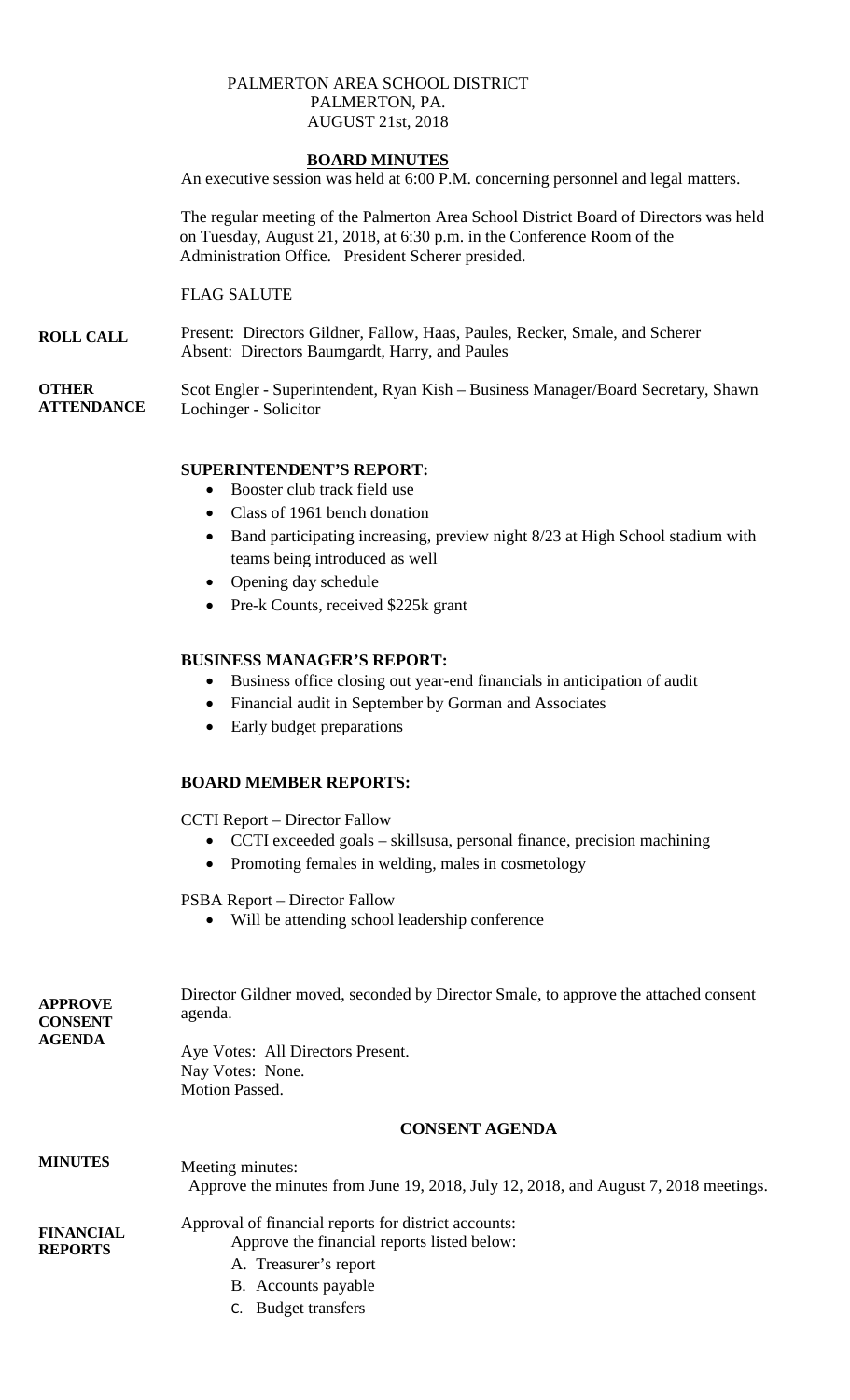**FISCAL**

**SECURITY** Approve the proposal with the Gilbertson Group for district wide security improvements.

**PERSONNEL:**

**TUITION** Approve the attached tuition reimbursement.

**RESIGNATION** Accept the resignation of Jill Ann Figner from her position as part-time ESL teacher, effective August 1, 2018.

| <b>ADVISORS</b> | Approve the following advisors for the 2018-2019 school year: |                        |              |
|-----------------|---------------------------------------------------------------|------------------------|--------------|
|                 | Natalie Madeira                                               | Chorus                 |              |
|                 | Kristin Heller                                                | Environmental Club     |              |
|                 | Jodi Kocher                                                   | <b>Student Council</b> | (co-advisor) |
|                 | <b>Stacey Olewine</b>                                         | <b>Student Council</b> | (co-advisor) |
|                 | Krystle Meglio                                                | Yearbook               |              |

| <b>CHAPERONES</b> | Approve the following chaperones for the 2018-2019 school year: |                                                                                        |
|-------------------|-----------------------------------------------------------------|----------------------------------------------------------------------------------------|
|                   | Elise Binder                                                    | PAMPA Chaperone                                                                        |
|                   | Krista Campbell                                                 | <b>PAMPA Chaperone</b>                                                                 |
|                   | Kelly Connelly                                                  | <b>PAMPA Chaperone</b>                                                                 |
|                   | Kelli Costenbader                                               | <b>PAMPA Chaperone</b>                                                                 |
|                   | Anne Cronk                                                      | <b>PAMPA Chaperone</b>                                                                 |
|                   | John Cronk                                                      | <b>PAMPA Chaperone</b>                                                                 |
|                   | Jamie Drake                                                     | <b>PAMPA Chaperone</b>                                                                 |
|                   | Dawn Ferrante Hart                                              | <b>PAMPA Chaperone</b>                                                                 |
|                   | Carly Heist                                                     | <b>PAMPA Chaperone</b>                                                                 |
|                   | Michele Heydt                                                   | <b>PAMPA Chaperone</b>                                                                 |
|                   | Jodie Hourt                                                     | <b>PAMPA Chaperone</b>                                                                 |
|                   | Tom Hourt                                                       | <b>PAMPA Chaperone</b>                                                                 |
|                   | Larissa Kimmel                                                  | <b>PAMPA Chaperone</b>                                                                 |
|                   | <b>Matthew Kimmel</b>                                           | <b>PAMPA Chaperone</b>                                                                 |
|                   | Lisa Kistler                                                    | <b>PAMPA Chaperone</b>                                                                 |
|                   | Gretchen Laviolette                                             | <b>PAMPA Chaperone</b>                                                                 |
|                   | <b>Charles Laviolette</b>                                       | <b>PAMPA Chaperone</b>                                                                 |
|                   | Janine Mack                                                     | <b>PAMPA Chaperone</b>                                                                 |
|                   | Liz Reif                                                        | <b>PAMPA Chaperone</b>                                                                 |
|                   | Lisa Snell Kern                                                 | <b>PAMPA Chaperone</b>                                                                 |
|                   | Lisa Solt                                                       | <b>PAMPA Chaperone</b>                                                                 |
|                   | Don Szena                                                       | <b>PAMPA Chaperone</b>                                                                 |
|                   | Marla Szena                                                     | <b>PAMPA Chaperone</b>                                                                 |
|                   | Neil Umstead                                                    | <b>PAMPA Chaperone</b>                                                                 |
|                   | April Lyon Whitaker                                             | <b>PAMPA Chaperone</b>                                                                 |
| CHPPICHH HM       |                                                                 | <u>Approve the following Towamensing curriculum advisory council for the 2018-2019</u> |

| <b>UURKIUULUM</b><br><b>ADVISORY</b>       | Approve the following Towaniciising curriculum advisory council for the $2018-2019$<br>school year:                                               |                                                                                         |                           |              |
|--------------------------------------------|---------------------------------------------------------------------------------------------------------------------------------------------------|-----------------------------------------------------------------------------------------|---------------------------|--------------|
| <b>COUNCIL</b>                             |                                                                                                                                                   | Joyce Paulinho                                                                          | Grades K and 1            |              |
|                                            |                                                                                                                                                   | <b>Lindsay Serfass</b>                                                                  | Grades 2 and 3            | (co-advisor) |
|                                            |                                                                                                                                                   | Alexandrea Spalding                                                                     | Grades 2 and 3            | (co-advisor) |
|                                            |                                                                                                                                                   | <b>Susan Deem</b>                                                                       | Grade 4                   |              |
|                                            |                                                                                                                                                   | Lisa Ward                                                                               | Grade 5                   |              |
|                                            |                                                                                                                                                   | Jaclyn Ivancich                                                                         | Grade 6                   |              |
| <b>ASST. GIRLS'</b><br><b>SOCCER COACH</b> |                                                                                                                                                   | Approve the following Coaches for the 2018-2019 school year:<br>Lyndsey Heinrich        | Asst. Girls' Soccer Coach | \$2,636.00   |
| <b>RESIGNATION</b>                         |                                                                                                                                                   | Approve the resignation of Shanna Israel, Reading Specialist, effective August 14, 2018 |                           |              |
| <b>TEACHER</b><br><b>MOVEMENT</b>          | Approve the following column movements:<br>Carol Andrews from Masters $+45$ to Masters $+60$<br>Tiffany Bachart from Bachelors to Bachelors $+24$ |                                                                                         |                           |              |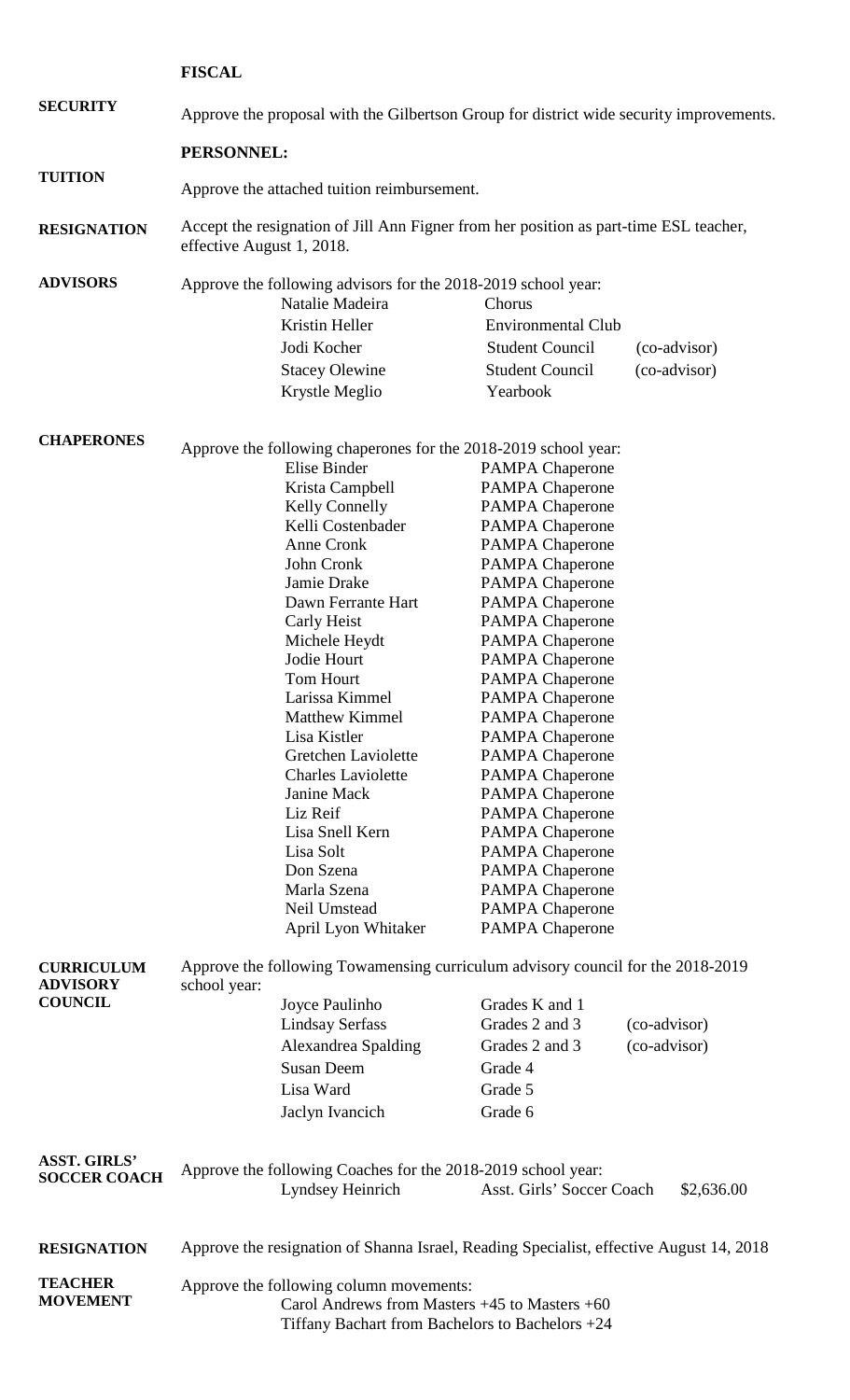**IA SUB PT CAFÉ HS BIOLOGY TEACHER SUB REMOVAL SUB TEACHER** Dawn Burke from Bachelors +24 to Masters Randi Jo Freed from Masters to Masters +15 Trisha Green from Bachelors +24 to Masters Whitney Kern from Masters to Masters +15 Kyle Porembo from Bachelors +24 to Masters Brian Stevko from Bachelors to Bachelors +24 Sharon Westermann from Masters to Masters +15 Brittany Zeky from Bachelors to Masters William Zeky from Bachelors to Masters Ralph Andrews from Masters to Masters +15 Approve Amanda Burger as a substitute IA at \$7.25/hour and substitute Secretary at \$8.45/hour, effective September 4, 2018 Approve Cassandra Creyer as a PT cafeteria worker at the rate of \$12.68/hour at Towamensing effective August 28, 2018. Approve Kyle Porembo as mentor for High School Biology Substitute. Accept the resignation of Laura Smarr from the Substitute Teacher List. Approve Jacen Nalesnik as a secondary substitute teacher, effective September 4, 2018. Approve Karen Henry as an elementary substitute teacher, effective September 4, 2018

## **END OF CONSENT AGENDA**

#### **PERSONNEL:**

**RESIGNATION** Director Smale moved, seconded by Director Gildner, to approve the resignation of Miranda Moyer effective August 20, 2018

> Aye Votes: All Directors Present. Nay Votes: None. Motion Passed.

## **OTHER:**

**HANDBOOKS** Director Haas moved, seconded by Director Smale, to approve the following 2018-2019 handbooks:

- 1. Parkside Education Center Parent/Student Handbook
- 2. S.S. Palmer Parent/Student Handbook
- 3. PAJH Student Handbook
- 4. PAJH Faculty Handbook
- 5. PHS Student Handbook
- 6. PHS Faculty Handbook
- 7. Towamensing Parent/Student Handbook

|                                     | Aye Votes: All Directors Present.<br>Nay Votes: None.<br><b>Motion Passed.</b>                                                                                                                        |
|-------------------------------------|-------------------------------------------------------------------------------------------------------------------------------------------------------------------------------------------------------|
| POLICY #249                         | Director Fallow moved, seconded by Director Haas, to table the motion for the Board of<br>Directors to accept the 2nd reading and approve the following Policies:<br>$\#$ 249- Bullying/Cyberbullying |
|                                     | Aye Votes: All Directors Present.<br>Nay Votes: None.<br>Motion Tabled.                                                                                                                               |
| <b>MOU – STATE</b><br><b>POLICE</b> | Director Gildner moved, seconded by Director Smale, to accept the Memorandum of<br>Understanding between the Palmerton Area School District and the Pennsylvania State<br>Police.                     |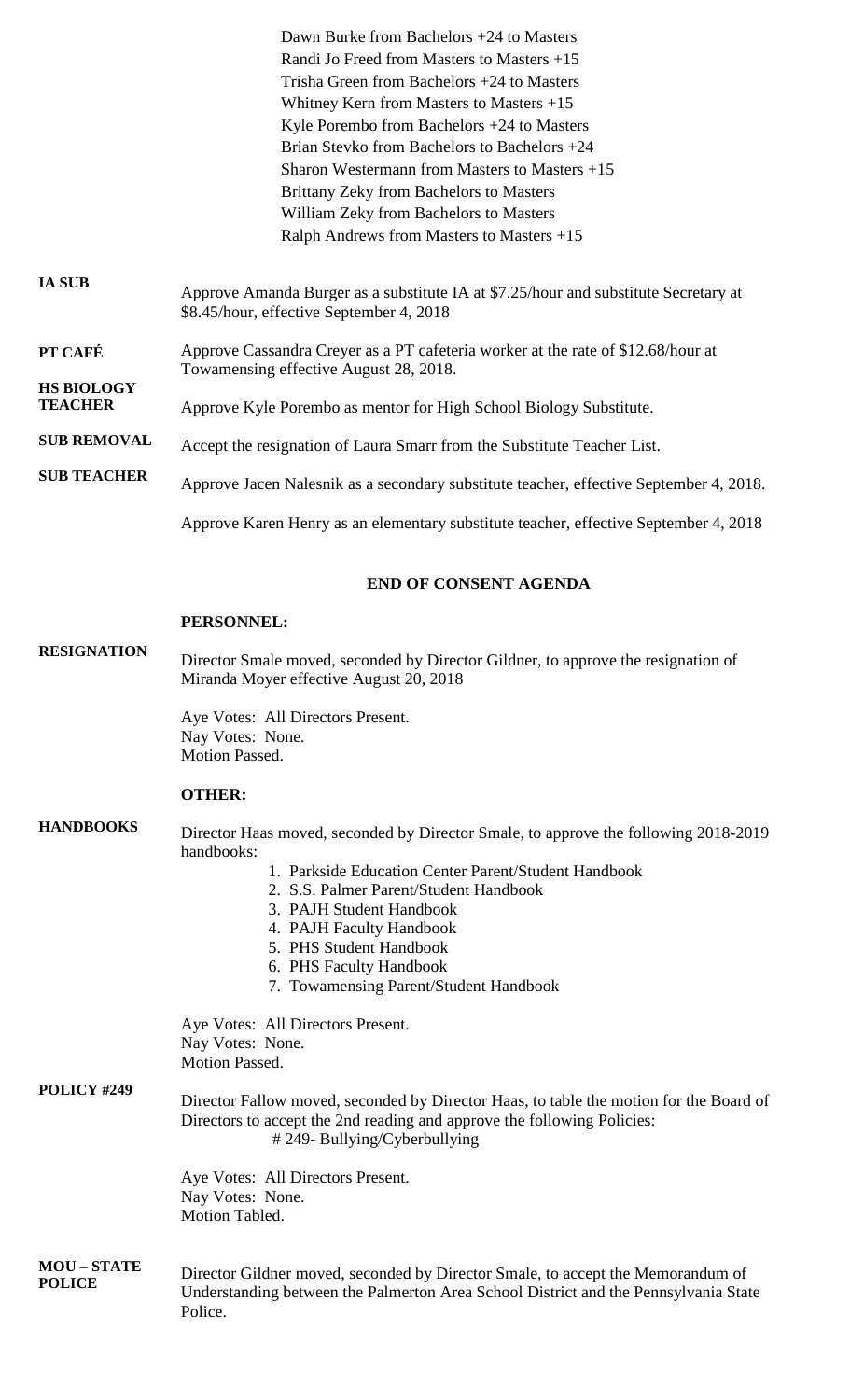|                                             | Aye Votes: All Directors Present.<br>Nay Votes: None.                                                                                                                                                                           |
|---------------------------------------------|---------------------------------------------------------------------------------------------------------------------------------------------------------------------------------------------------------------------------------|
|                                             | Motion Passed.                                                                                                                                                                                                                  |
|                                             |                                                                                                                                                                                                                                 |
| $MOU-$<br><b>PALMERTON</b><br><b>POLICE</b> | Director Haas moved, seconded by Director Gildner, to accept the Memorandum of<br>Understanding between the Palmerton Area School District and the Palmerton Police.                                                            |
|                                             | Aye Votes: All Directors Present.<br>Nay Votes: None.<br>Motion Passed.                                                                                                                                                         |
| <b>PLAY</b><br><b>AGREEMENT</b>             | Director Haas moved, seconded by Director Fallow, to approve the Dramatists Play<br>Service Inc. Nonprofessional License Agreement for the performance of The Crucible<br>for the license period $11/29/18$ through $12/1/18$ . |
|                                             | Aye Votes: All Directors Present.<br>Nay Votes: None.                                                                                                                                                                           |
|                                             | <b>Motion Passed.</b>                                                                                                                                                                                                           |
| <b>DONATION</b>                             | Director Haas moved, seconded by Director Smale, to approve a donation of \$104.00<br>from Aetna Foundation, Inc.                                                                                                               |
|                                             | Aye Votes: All Directors Present.                                                                                                                                                                                               |
|                                             | Nay Votes: None.<br>Motion Passed.                                                                                                                                                                                              |
|                                             |                                                                                                                                                                                                                                 |
|                                             | <b>PUBLIC PARTICIPATION:</b>                                                                                                                                                                                                    |
|                                             | Doris Zellers:                                                                                                                                                                                                                  |
|                                             | Questions on approved handbook and credits required to graduate.                                                                                                                                                                |
|                                             | Asked if things are read prior to being approved.                                                                                                                                                                               |
|                                             | Jacob Klotz<br>Transportation issues regarding drop off with Leon George.                                                                                                                                                       |
|                                             | Jeff Henry:                                                                                                                                                                                                                     |
|                                             | Stated agendas should not be sent out prior to proofreading                                                                                                                                                                     |
|                                             | Softball dugouts should be given to students at vo-tech to build<br>٠                                                                                                                                                           |
|                                             | Asked about status of Husar termination hearing.                                                                                                                                                                                |
|                                             | FOR THE GOOD OF THE ORDER:                                                                                                                                                                                                      |
|                                             | Director Haas:                                                                                                                                                                                                                  |
|                                             | Spoke regarding upcoming library events                                                                                                                                                                                         |

• Questioned if gates are locked on  $7<sup>th</sup>$  street field.

Don Heiney:

• Wants to help out with baseball

Director Fallow:

• Handed out technology use policy during meeting, will discuss in upcoming meetings

Doris Zellers:

• Questioned status of construction.

Lori Nemeth

• Questions about the Junior High drop off plan

**ADJOURNMENT** Director Gildner moved, seconded by Director Haas, that the Board of Directors of the Palmerton Area School District adjourn the meeting at 7:25 PM.

> Aye Votes: All Directors Present Nay Votes: None. Motion Carried